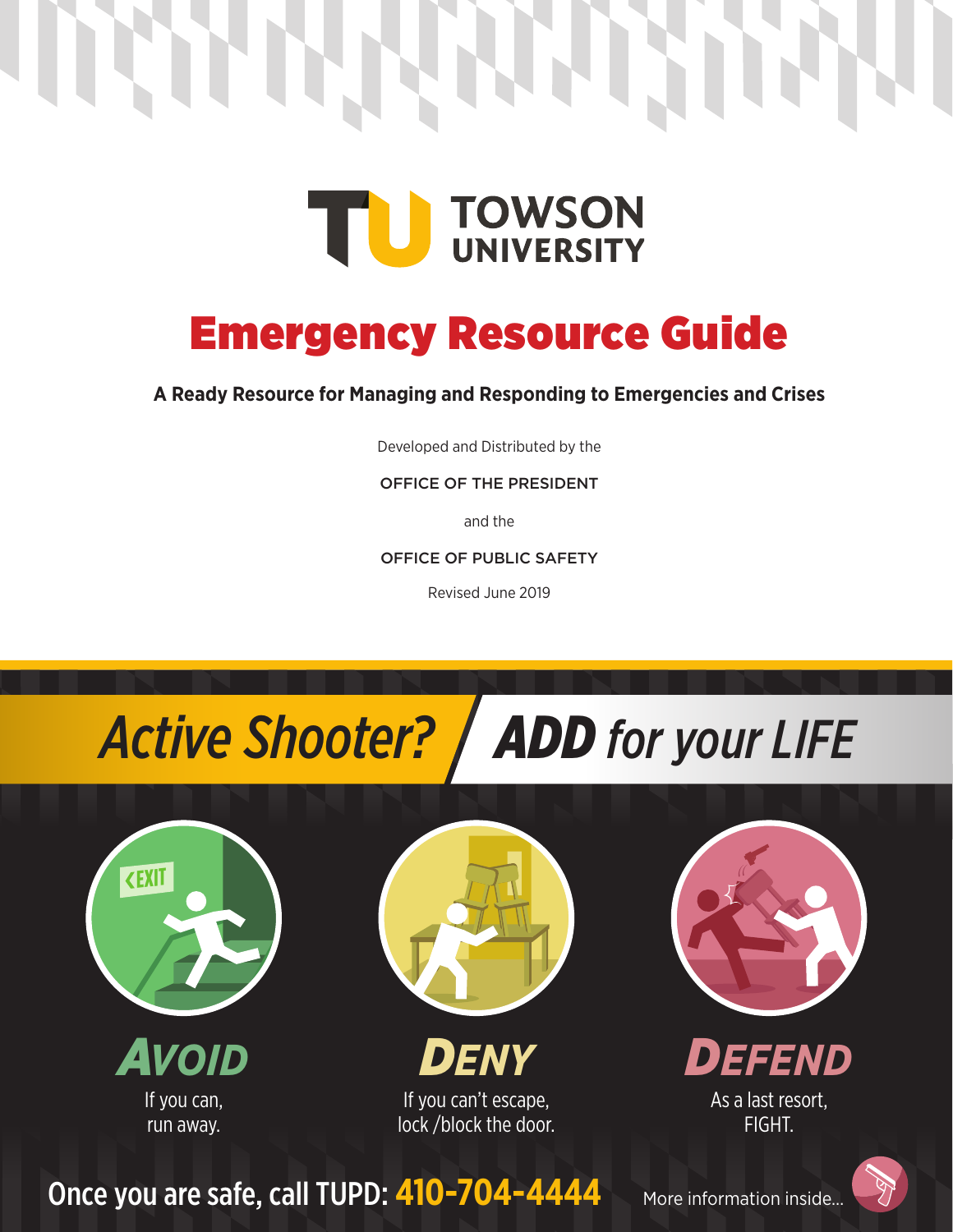

#### **To Towson University Community Members,**

This guide is a ready resource for managing and responding to emergencies and crises. Many of these procedures are adapted from the Towson University Emergency Operations Plan. The guide should be easily accessible in classrooms, lecture halls, offices and other workspaces and used as a ready reference to supplement good judgment and common sense. Please take the time to review and become familiar with how to respond to the following incidents.

Faculty and staff are asked, if safe to do so, to exercise leadership and provide direction for students and visitors during emergencies.

Additional information on these and other topics can be found on the website for the Towson University Police Department (TUPD): **www.towson.edu/police**.



#### **EMERGENCY COMMUNICATIONS**

#### *EMERGENCY/IMPORTANT PHONE NUMBERS*

| <b>SERVICE NEEDED</b>                           | <b>OFF-CAMPUS PHONE</b> | <b>ON-CAMPUS PHONE</b> |
|-------------------------------------------------|-------------------------|------------------------|
| <b>TUPD</b>                                     | 410-704-4444            | 4-4444                 |
| Ambulance                                       | 911                     | 911                    |
| <b>Fire</b>                                     | 911                     | 911                    |
| <b>Environmental Health</b><br>and Safety (EHS) | 410-704-2949            | 4-2949                 |
| <b>Work Control</b>                             | 410-704-2481            | 4-2481                 |

#### *ALERT SYSTEMS*

Towson University utilizes the following alert systems to notify the campus of emergency conditions:

- 1. Text Alerts
- (To register: **towson.edu/textalerts**)
- 2. External Alert System (siren & voice)
- 3. Internal Voice Emergency Alert System
- 4. Voice Over Internet Phone (VOIP) System
- 5. Net Notify (computer screen banner)
- 6. Social Media (Twitter, Facebook), Radio and Television
- 7. TU Homepage
- 8. Campus Email

If you receive an alert through one or all of these systems:

- 1. Assess the alert. If it applies to your location, follow the instructions provided in the alert.
- 2. Use this guide to isolate yourself from potential danger or threats.

#### *THE SAFERMOBILITY APP*

Utilize Towson University's free **SaferMobility app** to protect yourself against potential and ongoing crimes.

- 1. Add personal health information to your profile.
- 2. Track your location.
- 3. Send police alerts, real-time video, and instant messages.

To download, search for "Towson University" in the App Store or on Google Play, then choose SaferMobility. Visit **www.towson.edu/publicsafety/prevention** for more information.

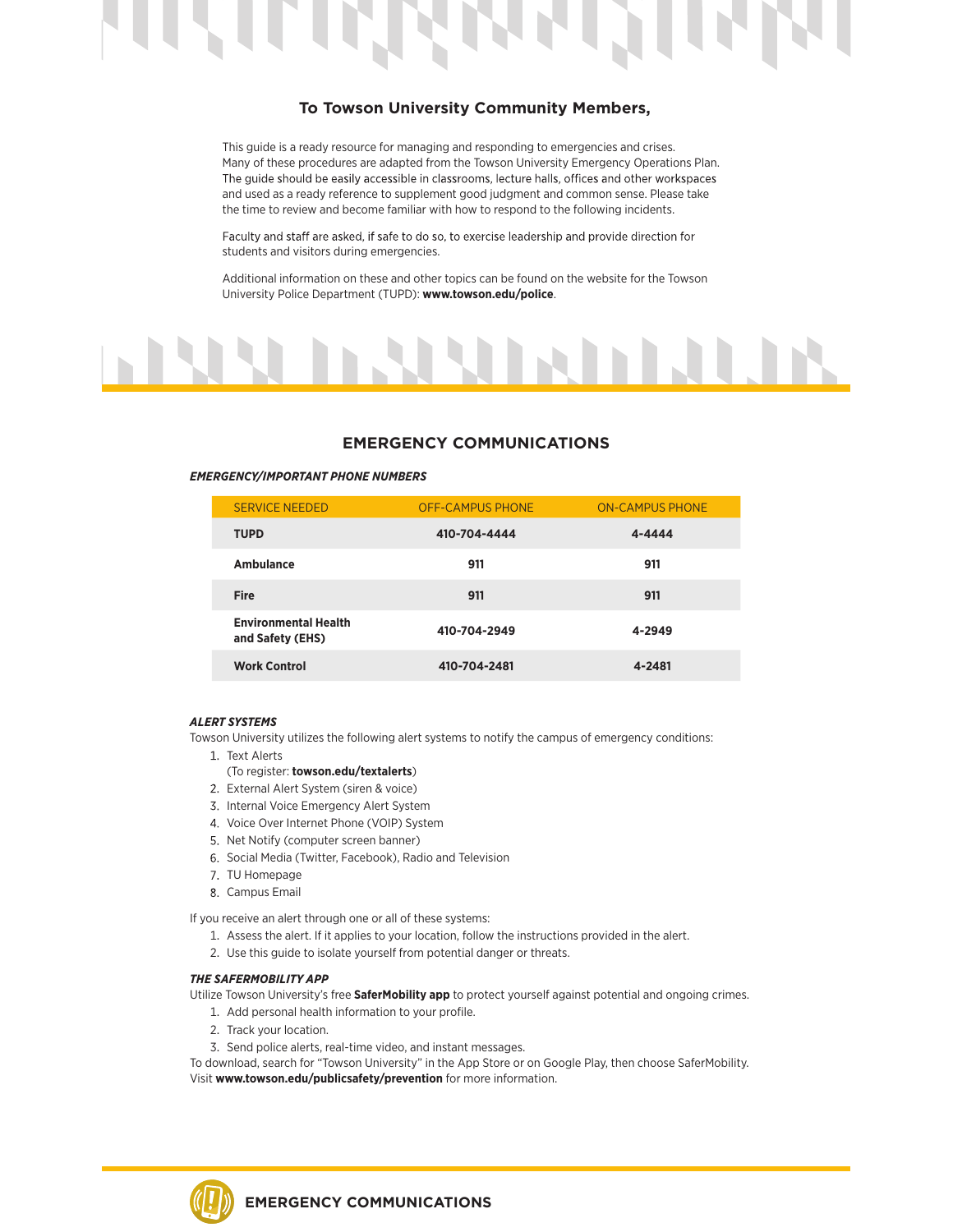## **ELEVATOR FAILURES**

Persons trapped in elevators should use the elevator's emergency telephone to **notify TUPD.** If the elevator phone call does not go through, use a cell phone to **call TUPD at 410-704-4444.**

Do not attempt to crawl through escape hatches or force elevator doors open. Only trained mechanics, elevator technicians and fire/rescue personnel may conduct elevator rescues.



**ELEVATOR FAILURES**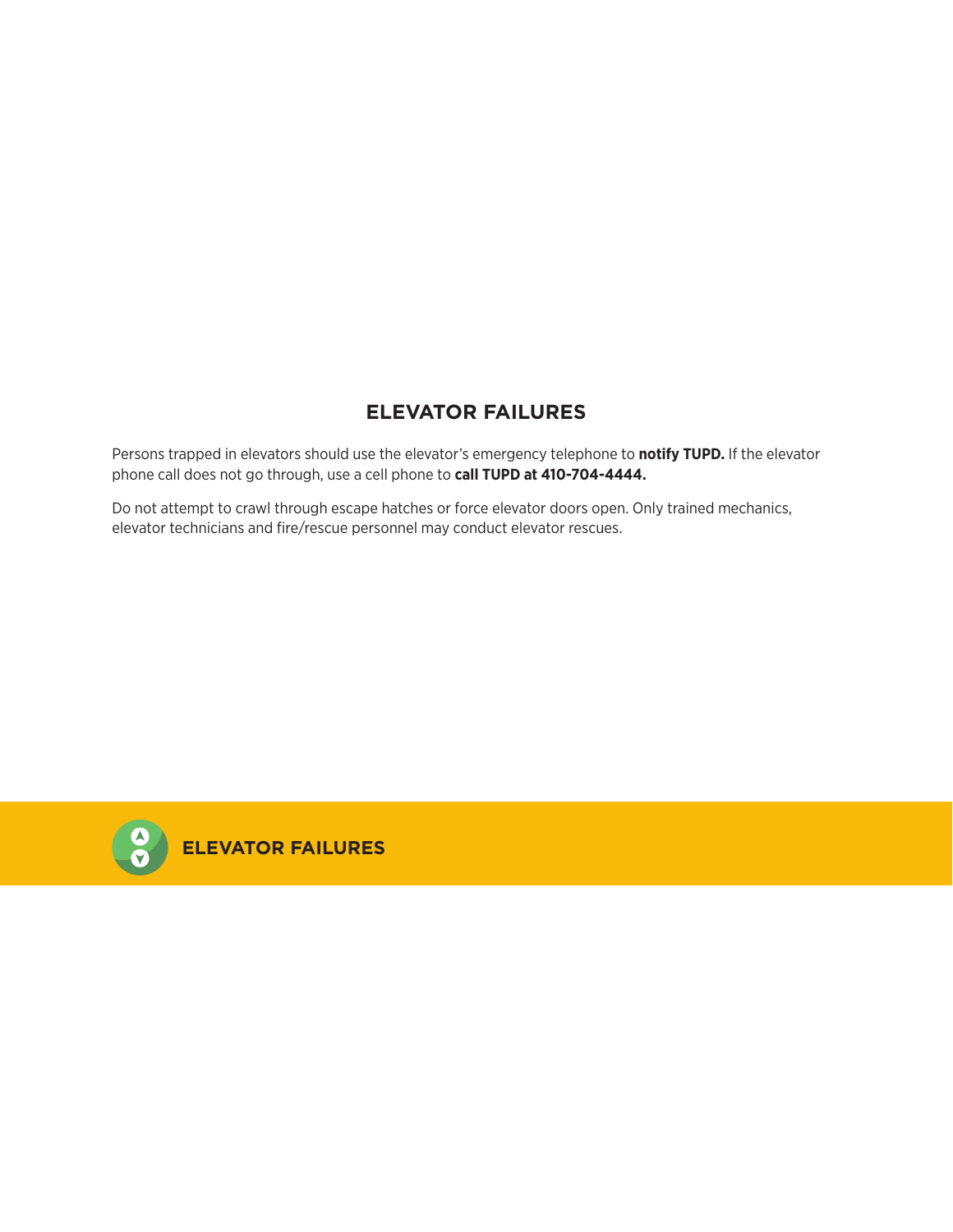## **MEDICAL EMERGENCIES**

- In the event of a medical emergency, keep calm and act immediately.
- 2. Check the scene for safety. Check the victim for consciousness, breathing, pulse and severe bleeding. Assist victims and remove them from hazards if injuries are minor. Do not move seriously injured victims unless they are in danger of further injury.
- 3. Notify anyone nearby of potential hazards.
- 4. Care for life-threatening and non-life-threatening conditions if you have the proper training. In addition:
	- Watch for changes in breathing and consciousness
	- Help the victim rest comfortably
	- Keep the victim from getting chilled or overheated, and
	- Reassure the victim.
- 5. Summon medical help. If possible, do not leave victims alone.
	- **Call 911** from any on-campus, off-campus or cell phone.
	- Then **notify TUPD at 410-704-4444.**
- Advise the 911 operator and University Police if the victim:
	- a. Is unconscious
	- b. Has trouble breathing
	- c. Has chest pain or pressure
	- d. Is bleeding severely
	- e. Has pressure or pain in the abdomen that does not go away
	- f. Is vomiting or passing blood
	- g. Has a seizure
	- h. Has a severe headache or slurred speech
	- i. Appears to have been poisoned
	- j. Has injuries to the head, neck or back, or
	- k. Has a possible broken bone(s).
- 7. Be prepared to give the following information:
	- a. What happened
	- b. Number of victims
	- c. Kind of injury
	- d. Exact location of the emergency
	- e. What help is being given
	- f. Your name and phone number.
- 8. Seriously injured persons should be transported to the hospital via ambulance. Transport in private vehicles is discouraged and should only be considered in extreme situations, such as disasters, where medical assistance may be severely delayed or unavailable.

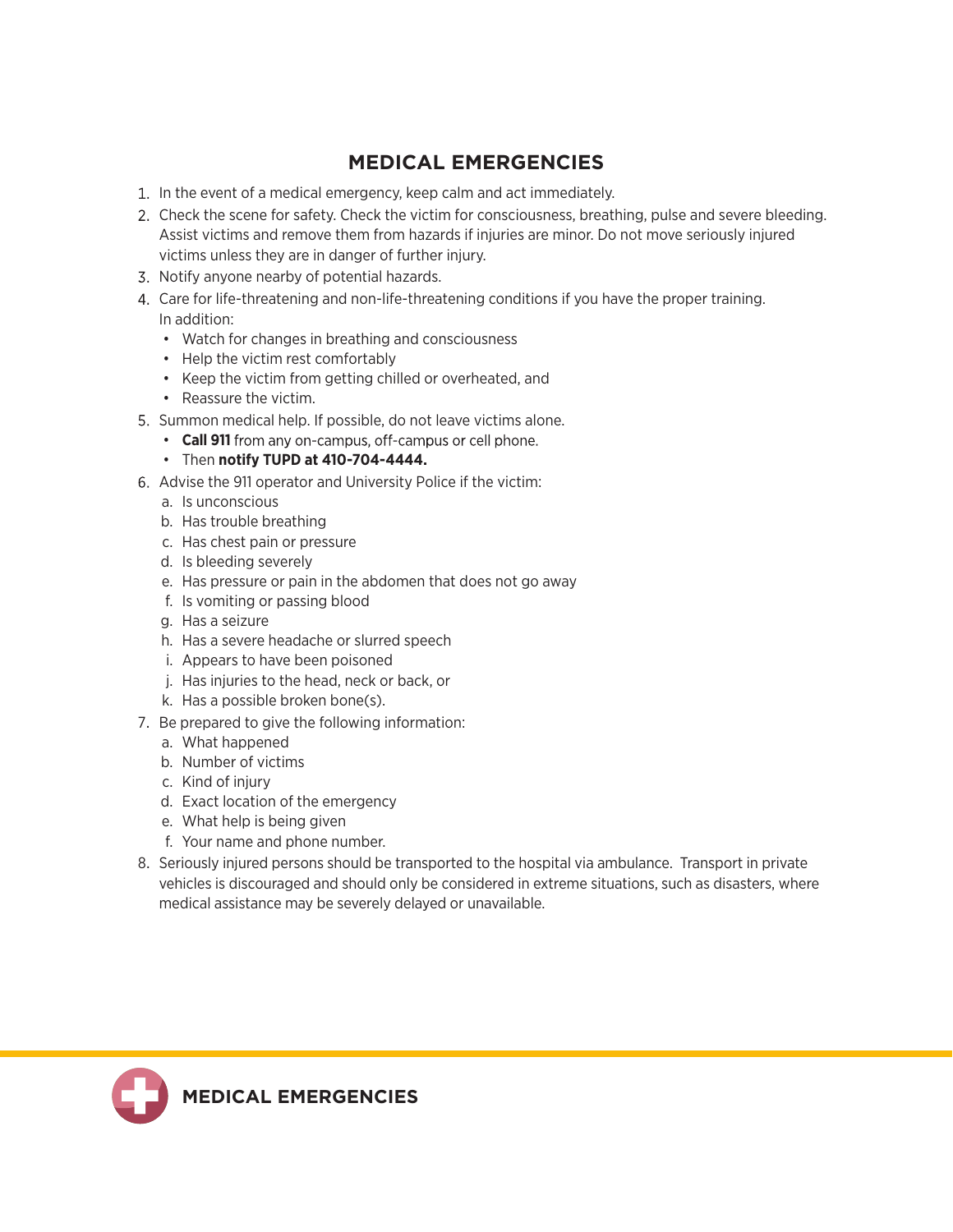## **FIRE EMERGENCIES**

University buildings will be immediately and totally evacuated whenever building fire alarms are sounding.

If you see or suspect a fire, remain calm and activate fire alarms.

Report fires by phone from safe places outside of buildings.

- 1. **Call 911** from any on-campus, off-campus or cell phone. At the emergency blue-light phones located around campus, press the emergency button to be connected to the University Police, who can contact 911 for you, or **dial 911** on the keypad to be connected directly to the 911 Center.
- **Notify TUPD at 410-704-4444.**
- Give as much specific information as possible when emergency operators answer. Operators need to be told calls are for Towson University, what is burning (if known) the proper name, floor and room number or other specific location information. Do not hang up unless it is unsafe or calls are released by emergency operators.
- 4. Report all fires, even if extinguished or found shortly before being extinguished.
- 5. Report all fire alarms, even if they may be false or accidental.

If safe to do so, shut off all machinery and equipment in work areas.

Evacuate:

- 1. Do not attempt to fight fires.
- Leave buildings at once using nearest exits or stairways. Use secondary exits if primary exits are blocked.
- 3. Close doors and windows if time permits. Close as many doors as possible between you and the fire.
- 4. Use the backs of your hands to feel doors and doorknobs before opening doors. Do not open if the door or doorknob feels hot.
- 5. DO NOT use elevators.
- 6. Crawl if there is smoke.

If you are trapped:

- 1. Stuff the cracks around doors with towels, lab coats, throw rugs, etc., to keep out as much heat and smoke as possible.
- 2. If there are no smoke or flames outside, open windows at the top. Signal for help by hanging a cloth (e.g., flag, sheet, jacket, etc.) out of the windows.
- 3. Use available telephones to **notify TUPD at 410-704-4444** and tell them your exact location.
- 4. Do not attempt to jump from multistory buildings.

Do not re-enter buildings for any reason until fire or police officials say it is safe to do so.

Render reasonable assistance to disabled persons (See **EXIT** EVACUATION PROCEDURES: Disabled **Individuals).**

Gather at pre-designated assembly areas.

Take roll and report missing or unaccounted-for individuals to emergency responders.

Faculty and staff are not expected to remain inside buildings to inspect and move people to exits. However, once safely outside, faculty and staff should move people out of exits and away from the building so others can exit safely.

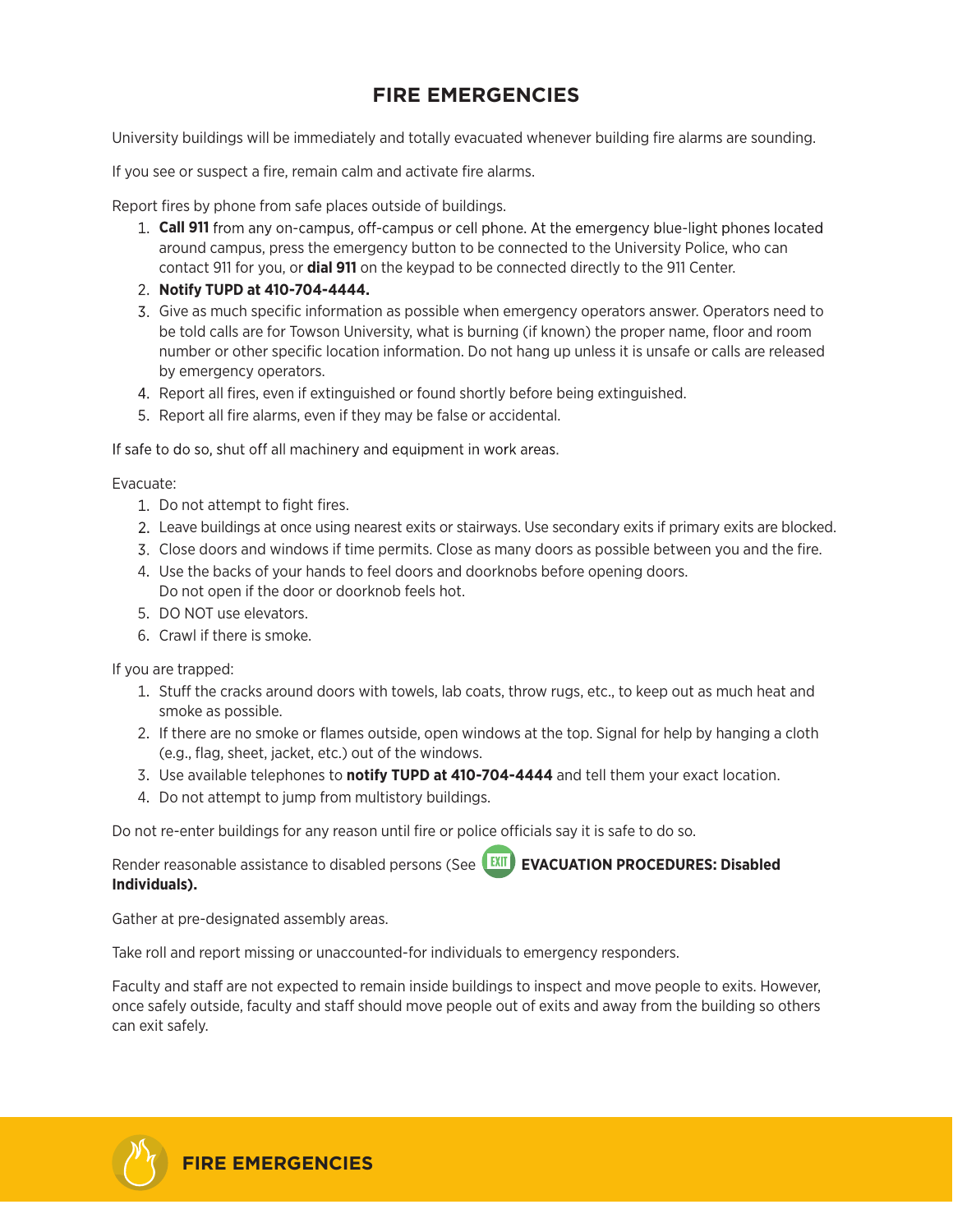When evacuating your building or work area:

- 1. Stay calm. Do not rush. Do not panic.
- 2. Safely stop your work.
- Gather your personal belongings, but only if safe to do so. (Reminder: Take prescription medications with you if at all possible; it may be hours before you are allowed back into the building).
- 4. If safe, close your office door and window and lock them.
- 5. Use the nearest safe stairs and proceed to the nearest exit. DO NOT use the elevator. Proceed to the designated emergency assembly area unless the evacuation is for a bomb threat. In that case, assemble as directed by emergency responders.
- 6. Wait for instructions from emergency responders.
- 7. Do not re-enter the building or work area until you have been instructed to do so by the emergency responders.

Evacuations — Disabled Individuals

- 1. If you are either temporarily or permanently disabled and think you would need assistance in the event of an evacuation, inform your supervisor and **Environmental Health and Safety at 410-704-2949 or ext.4-2949.** Give your name, building name, room number and nature of disability. This information will be placed on a list and provided to TUPD for use during emergencies.
- Co-workers may assist with evacuating disabled persons only if this places them in no personal danger.
- Always ask someone with a disability how you can help before attempting any rescue technique or giving assistance. Ask how to best assist and whether there are any special considerations or items that need to come with the person.
- If you use a wheelchair on non-ground level floors, you should go to the nearest enclosed stairwell and wait for the Baltimore County Fire Department to arrive. Someone should stay with you if it does not place them in additional danger. Someone should meet responding firefighters to report your location. Follow the instructions for being trapped if you cannot get to an enclosed stairwell.
- 5. Visually impaired persons should have a sighted assistant to guide them to safety. Individually inform deaf and hard-of-hearing persons of the emergency. Do not assume they know what is happening by watching others.

Evacuations — Hazardous Materials Release

- 1. If you witness a hazardous material (HAZMAT) spill, evacuate the spill site and warn others to stay away.
- 2. If you are the HAZMAT user:
	- Leave the area of the spill first and go to a safe location nearby.
	- Determine if you have the proper training and protective gear to clean up the spill.
	- If you are able to clean up the spill, follow proper cleanup procedures and use proper personal protection.
	- Manage the generated waste appropriately.
	- Consult your supervisor as necessary.
	- Isolate the spill area to keep everyone away and post signs as necessary.
- 3. If the HAZMAT spill requires additional notifications and resources:
	- Alert everyone who could be harmed to evacuate the immediate area and to go to a location that will not impede emergency personnel.
	- If safe and appropriate, limit the spread of the material by applying absorbent and shutting doors.
	- **Notify TUPD at 410-704-4444** at a safe distance from the hazard to report:
		- a. The nature of the incident and name of the HAZMAT, if known.
		- b. The exact location.

**EVACUATIONS**

- c. Any injuries.
- d. Symptoms being exhibited by exposed individuals.
- e. Any other details that would assist officials in preparing their response.

#### Evacuations — Power Outages (Non-Emergency)

1. Persons in wheelchairs on non-ground level floors need to **contact TUPD at 410-704-4444** for assistance.

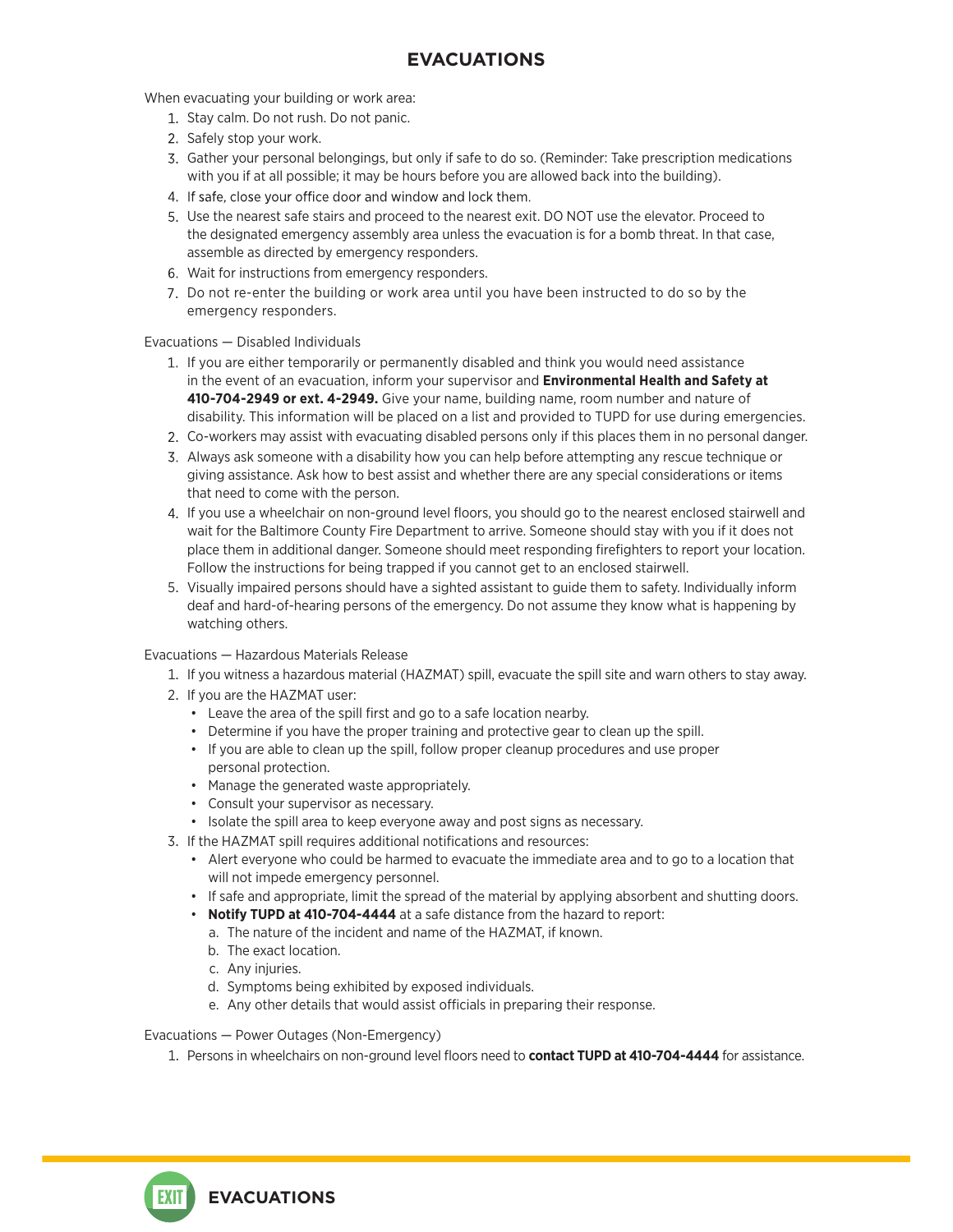### **ACTIVE SHOOTER / AVOID-DENY-DEFEND**

If you are in a situation where someone enters the area and starts shooting or if you hear shooting, remember: *AVOID-DENY-DEFEND.* These types of incidents are unpredictable. The following guidelines are based on past experiences. You may have to alter some of these suggestions, depending on the situation.

#### *AVOID*

- 1. If safe to do so, exit the building immediately.
- 2. Seek shelter in a safe location and await instructions from police or university officials.
- 3. Tell anyone you encounter to exit the building immediately.
- **Notify TUPD at 410-704-4444** from a campus phone or use an emergency blue light phone.
- 5. Give the TUPD police communications officer (PCO) the following information:
	- a. Your name
	- b. Location of the incident (be as specific as possible)
	- c. Number of shooters (if known)
	- d. Identification or description of shooter
	- e. Number of persons who may be involved
	- f. Your location

#### *DENY*

If exiting the building is not possible, the following actions are recommended:

- 1. Go to the nearest room or office, preferably one that can be locked from inside, Look for a lock symbol sticker on the door frame which indicates the door is lockable.
- 2. If safe, allow others to seek refuge with you.
- 3. Close and lock the door, barricade it with items available (desks, chairs, bookshelves, etc.).
- 4. Cover the door windows. Turn off the lights.
- 5. Keep quiet. Silence cell phones.
- 6. DO NOT answer the door.
- **Notify TUPD at 410-704-4444** from a campus phone or use an emergency blue light phone and give the PCO the following information:
	- a. Your name
	- b. Your location (be as specific as possible)
	- c. Number of shooters (if known)
	- d. Identification or description of shooter
	- e. Number of persons who may be involved
- 8. If it is safe to do so (and you are properly trained), treat the injured.

#### *DEFEND*

- 1. If you cannot *AVOID* or *DENY*, be prepared to *DEFEND* yourself.
- 2. Improvise weapons with items in your area.
- 3. Be aggressive and committed to your actions.
- 4. Do not fight fairly, *THIS IS ABOUT SURVIVAL.*

Police Response:

- 1. Cooperate with officers who may ask you for information. Follow directions.
- 2. Police are trained to respond to an active shooting incident by entering the building as soon as possible and proceeding to where the shooter or shooters are. Officers will move quickly and directly. The officers' immediate goal is to get to the shooter(s).
- 3. You need to try to remain calm and patient during this time so as not to interfere with police operations.
- 4. Normally, a rescue team is formed shortly after the first responding officers enter the building. They will be the officers who search for injured parties and get everyone safely out of the building.
- 5. Make sure your hands are empty and visible when police arrive so that you are not mistaken for a threat. If you disarm the suspect, you should not to be holding the weapon when police arrive.

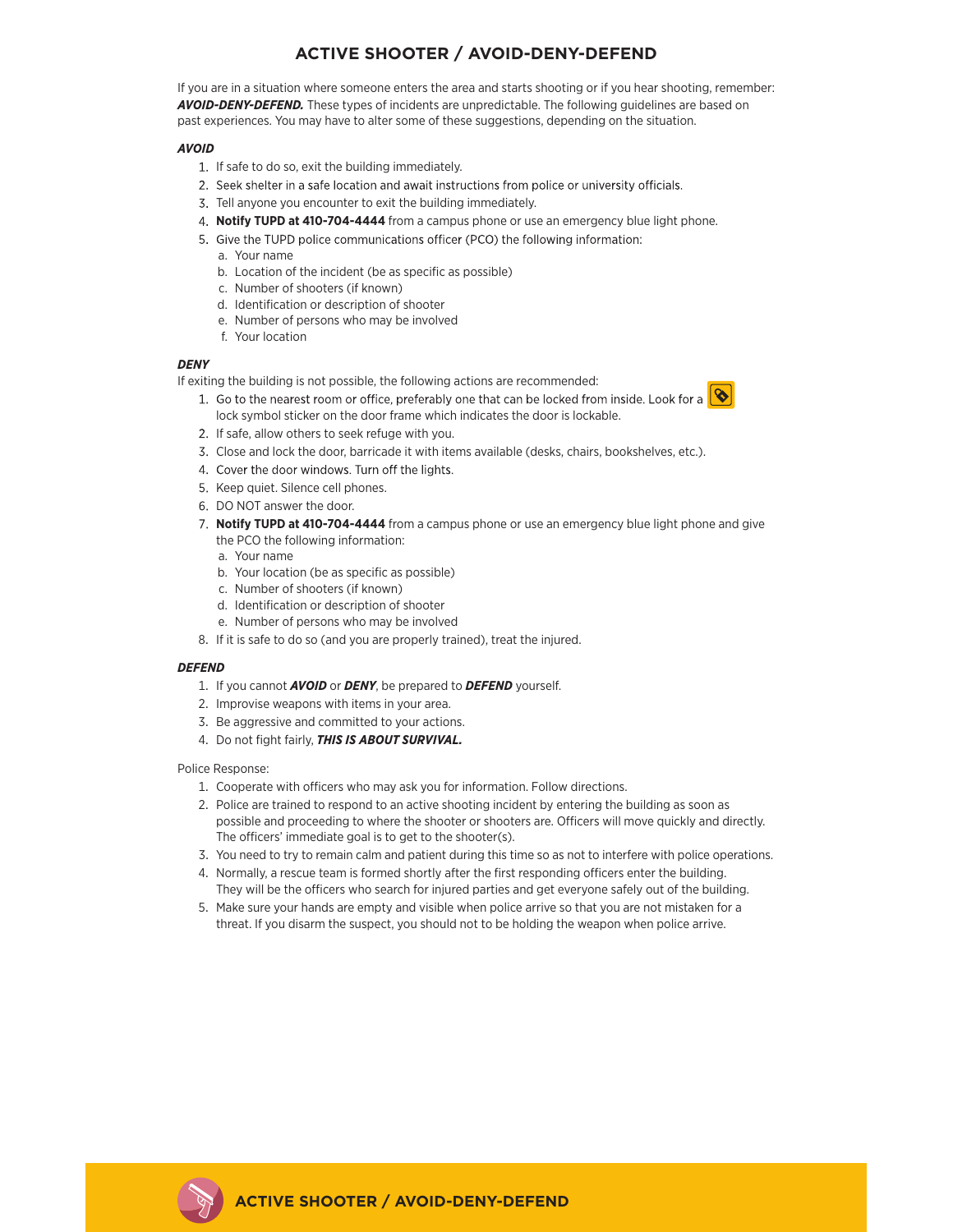## **CRIMINAL ACTIVITY (NON-ACTIVE SHOOTER): SHELTER-IN-PLACE**

In the event of a criminal or violent act that has been committed at Towson University or in the areas near the campus, it may be necessary to shelter-in-place in campus buildings. When notified by the Towson University Police Department to shelter-in-place due to criminal activity, follow these procedures:

- 1. Go to the nearest room or office, preferably one that can be locked from inside. Look for a lock symbol sticker on the door frame which indicates the door is lockable.
- 2. Faculty and staff, if safe to do so, should direct and assist students and visitors to a location where they may seek shelter.
- 3. Close and lock all windows and doors. If the door has no lock, barricade it with available items (desks, chairs, bookshelves, etc.).
- 4. If possible, cover all interior windows and door windows.
- 5. Stay away from all doors and windows, move to interior walls and try to remain out of sight.
- 6. Turn off all lights.
- 7. Keep quiet. Silence cell phones.
- 8. Do not leave until instructed to by law enforcement personnel.
- 9. Cooperate with law-enforcement personnel; show them that you are not a threat by keeping your hands empty and visible. If possible, "buddy up" with someone you know; this assists law enforcement personnel when they are searching the area.
- 10. Monitor cell phones registered to receive emergency text alert messages; monitor a campus computer for Net Notify emergency messages.
- 11. Report suspicious persons or activities to **TUPD at 410-704-4444.**
- 12. If you are in an open area such as a dining hall and cannot get to a space that can be locked, hide behind a solid object such as a door, file cabinet or counter. Remain quiet and wait for law enforcement to arrive and assist you.
- 13. If outdoors, follow emergency alert messages or directions from law-enforcement personnel. Stay away from the affected area.



**CRIMINAL ACTIVITY (NON-ACTIVE SHOOTER): SHELTER-IN-PLACE**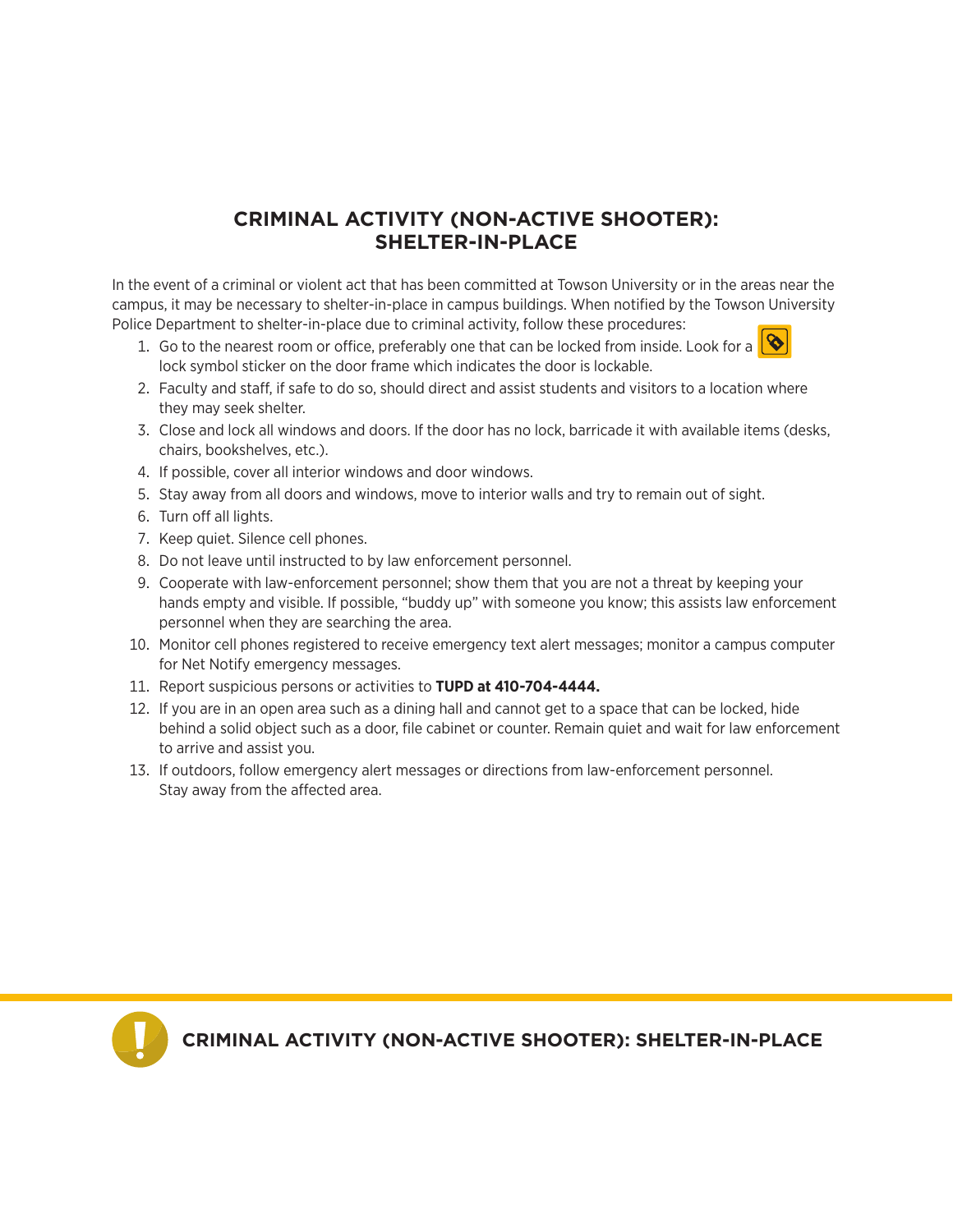### **BOMB THREATS**

Upon receiving a bomb threat by phone:

- 1. Remain calm.
- 2. Listen carefully.
- 3. Do not interrupt the caller.
	- Try to keep the caller talking.
	- Keep the caller on the line as long as possible.
	- Do not anger the caller.
	- Write down exactly what the caller says.
- 4. Obtain information necessary to complete bomb threat data reports. These forms can be downloaded from the Towson University Police website: **www.towson.edu/police.** Keep a copy of the form at your workstation. Try to determine:
	- Time device is set to detonate
	- Device location
	- Description of device
	- Type of explosive utilized
	- What will cause the device to detonate
	- If the caller is responsible for placing the device
	- Why the device was placed
	- Name, address, and phone number of caller (check caller ID on phone)
	- Organization represented by the caller
	- Exact wording of threat
	- Time and length of call and number call was made to
	- Age, gender, and voice characteristics of caller, and
	- Background noises in the calls.

#### 5. **Notify TUPD at 410-704-4444.**

- 6. Do not erase threats if they are left on voicemail.
- 7. Notify your supervisor.
- 8. Use your phone features to capture last incoming call information:
	- #71 for Towson 704 and 616 exchanges.
	- #69 for Millennium Hall **IF** you have purchased that phone option.
- 9. Meet and cooperate with responding University Police personnel.

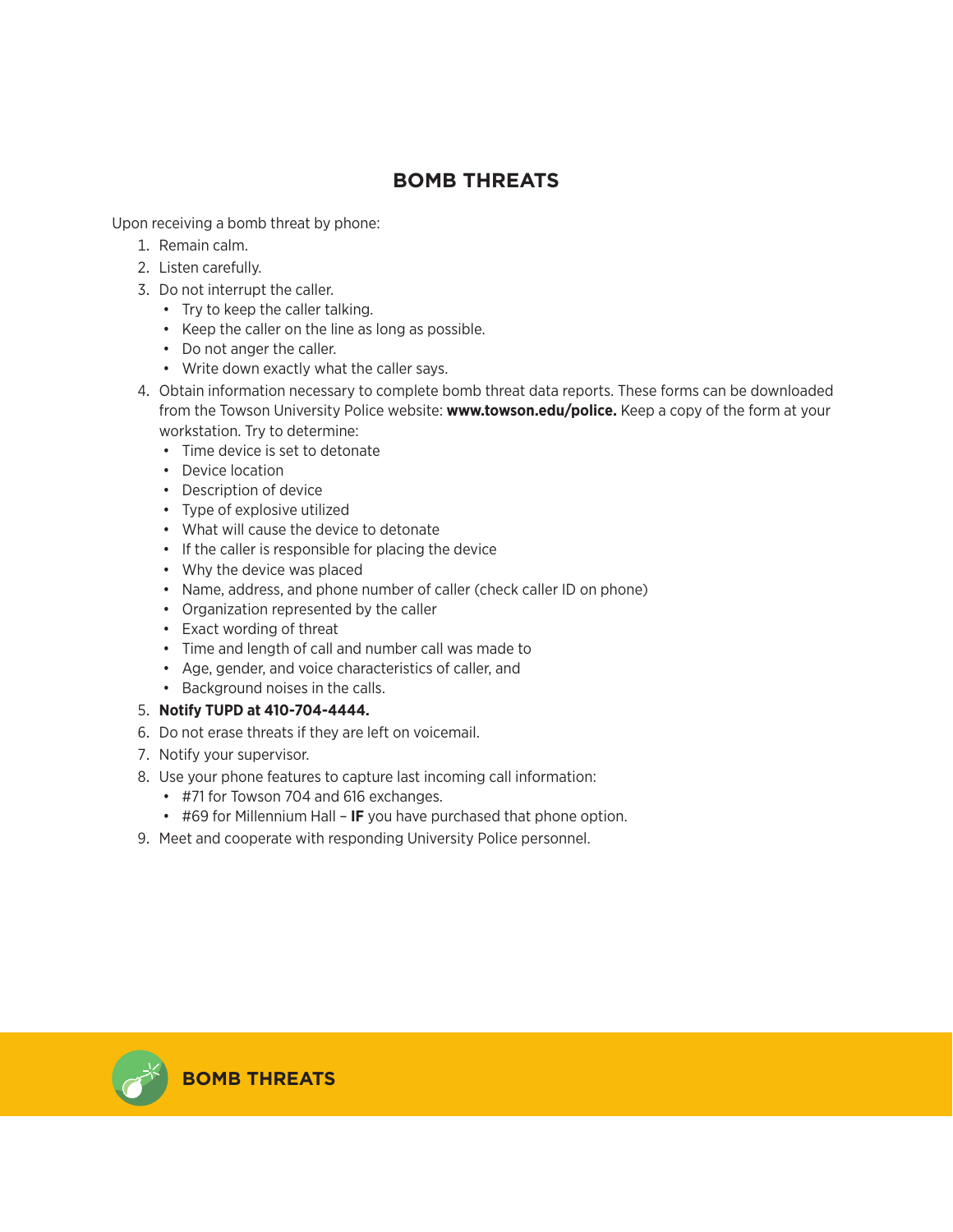## **SUSPICIOUS LETTERS AND PACKAGES**

Anyone receiving mail and packages should regularly, reasonably and prudently examine those materials before opening them. Suspicious characteristics include:

- 1. Letters and packages delivered by someone other than regular carriers.
- 2. Packages wrapped in string (modern packaging materials have eliminated the need for twine and string).
- 3. Excessive tape.
- 4. Packages that are lopsided, heavy sided or have lumps, bulges or protrusions.
- 5. Letters and packages without postage, non-cancelled postage or excessive postage.
- 6. Handwritten notes such as: "To Be Opened in the Privacy of…," "Confidential," "This is Your Lucky Day".
- 7. Letters and packages that have no return addresses or a nonsensical return addresses.
- 8. Letters and packages arriving before or after phone calls asking if the items were received.
- 9. Misspelling of common names, places or titles, or
- 10. Leaks, stains or protruding wires, foil, string, tape, etc.

If you discover a suspicious letter or package:

- 1. Stop immediately. Do not open items any further. Do not move items or put them in water or confined spaces (e.g., desk drawers or filing cabinets).
- 2. Do not shake or empty the contents of any suspicious envelope or package.
- 3. Place the envelope or package in a plastic bag or some type of container to prevent leakage.
- 4. If you do not have a container, cover the envelope or package with something, e.g., clothing, paper, etc.
- 5. **Notify TUPD at 410-704-4444.**
- 6. Isolate the item and get people out of the immediate area.
- 7. Wash your hands with soap and water.
- 8. Notify your supervisor.
- 9. If possible, list all people who were in the room or area, especially those who had actual contact with any powder or substance. Give this list to the responding emergency personnel.
- 10. Meet and cooperate with police officers.

If the letter or package has been opened, **notify TUPD at 410-704-4444** and:

- 1. Do not try to clean up any powder or substance. Cover the spilled contents immediately with anything.
- 2. Leave the room and close the door, or section off the area to prevent others from entering.
- 3. Wash your hands with soap and water to prevent spreading any powder or other substance to your face.
- 4. Notify your supervisor.
- 5. Remove heavily contaminated clothing as soon as possible and place it in a plastic bag or some other sealable container. This clothing bag should be given to the emergency responders for proper handling.
- 6. If possible, list all people who were in the room or area, especially those who had actual contact with any powder or substance. Give this list to the emergency responders.
- 7. Meet and cooperate with responding police officers.

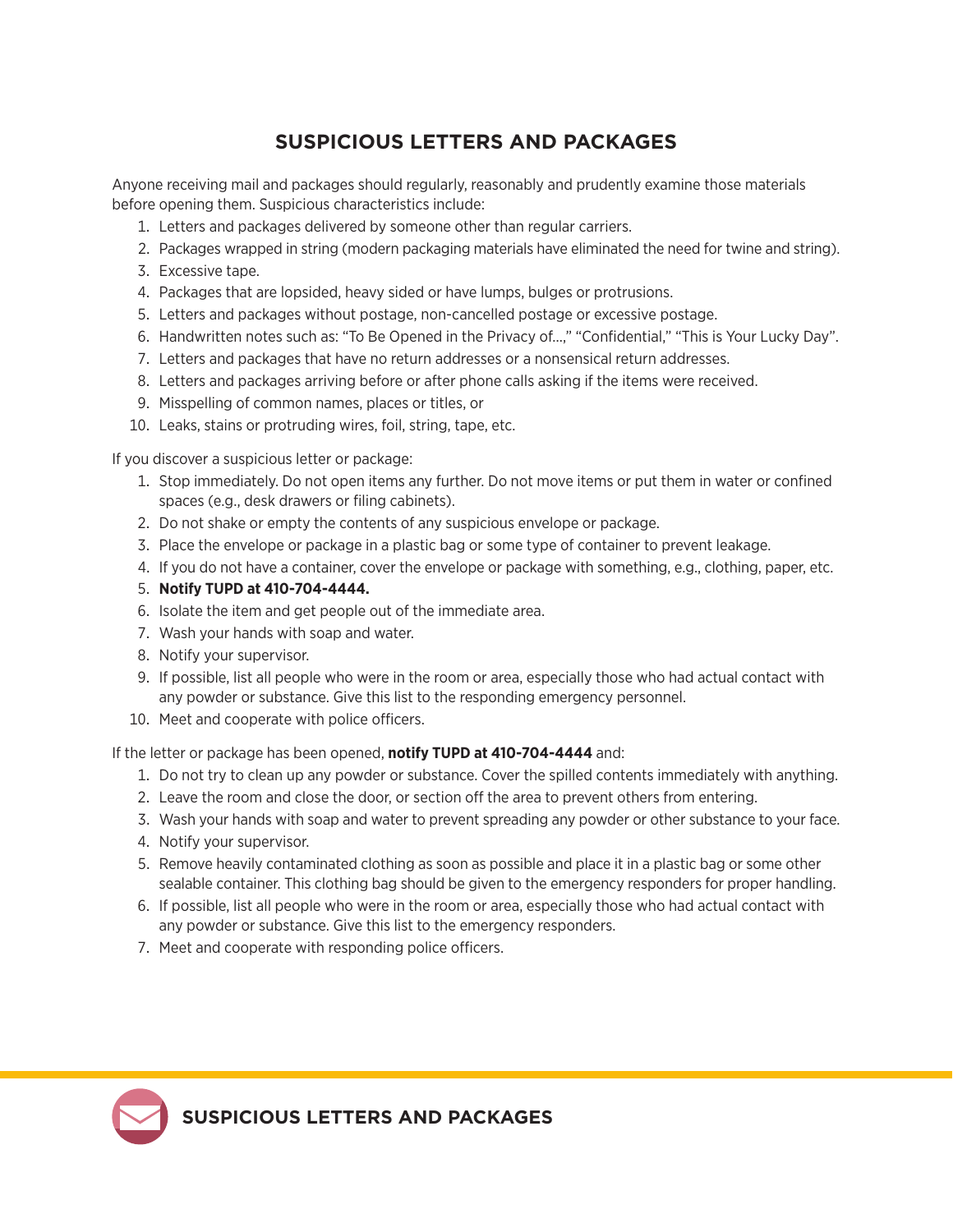Take as few steps as possible to get to a safe place.

#### If Indoors:

- 1. Stay inside until the shaking stops. Research has shown that most injuries occur when people inside buildings attempt to move to a diferent location inside the building or try to leave.
- 2. *DROP* to the ground, take *COVER* by getting under a sturdy table or other furniture, and *HOLD ON* until the shaking stops. If there isn't a table or desk near you, cover your face and head with your arms and crouch in an inside corner of the building.
- 3. Stay away from glass, windows, exterior doors and walls, and anything that could fall, such as lighting fixtures or furniture.
- 4. Do not use a doorway for shelter.
- 5. DO NOT use the elevators.
- 6. Be aware that the electricity may go out or the sprinkler systems or fire alarms may turn on.

#### If Outdoors:

- 1. Move away from buildings, streetlights and utility wires.
- 2. Once in the open, stay there until the shaking stops. The greatest danger exists directly outside buildings, at exits and alongside exterior walls. Many of the 120 fatalities from the 1933 Long Beach, California earthquake occurred when people ran outside, only to be killed by falling debris from collapsing walls. Ground movement during an earthquake is seldom the direct cause of death or injury. Most earthquake-related casualties result from collapsing walls, flying glass and falling objects.
- If in a Moving Vehicle:
	- 1. Stop as quickly as safety permits and stay in the vehicle. Avoid stopping near or under buildings, trees, overpasses and utility wires.
	- 2. Proceed cautiously once the earthquake has stopped. Avoid roads, bridges or ramps that might have been damaged.
- If Trapped Under Debris:
	- 1. Do not light a match or use a lighter.
	- 2. Do not move about or kick up dust.
	- 3. Cover your mouth with a handkerchief or clothing.
	- 4. Tap on a pipe or wall so rescuers can locate you. Use a whistle if one is available. Shout only as a last resort. Shouting can cause you to inhale dangerous amounts of dust.

After an Earthquake:

- 1. When the shaking stops, look around to make sure it is safe to move, then exit the building.
- 2. Expect aftershocks. These secondary shockwaves are usually less violent than the main quake but can be strong enough to do additional damage to weakened structures. They can occur in the first hours, days, weeks or even months after the quake.
- 3. Help injured or trapped persons. Remember to help neighbors who require special assistance, such as infants, the elderly and people with access and functional needs. Give first aid where appropriate. Do not move seriously injured persons unless they are in immediate danger of further injury. Call for help.
- 4. Listen to a battery-operated radio or TV for the latest information.
- 5. Use the telephone only for emergency calls.
- Stay away from damaged areas unless your assistance has been specifically requested by police, fire, or relief organizations.
- 7. After it is determined that it's safe to return, your safety should be your priority as you begin clean up and recovery.
- 8. Open cabinets cautiously. Beware of objects that can fall off shelves.
- Leave the area if you smell gas or fumes from other chemicals.
- 10. Inspect utilities.
	- If you smell gas or hear blowing or hissing noises, open a window and quickly leave the building. Notify police and/or Facilities Management.
	- If you see sparks or broken or frayed wires, or if you smell hot insulation, notify police and/or Facilities Management.
	- If water pipes are damaged, contact Facilities Management and avoid using water from the tap.

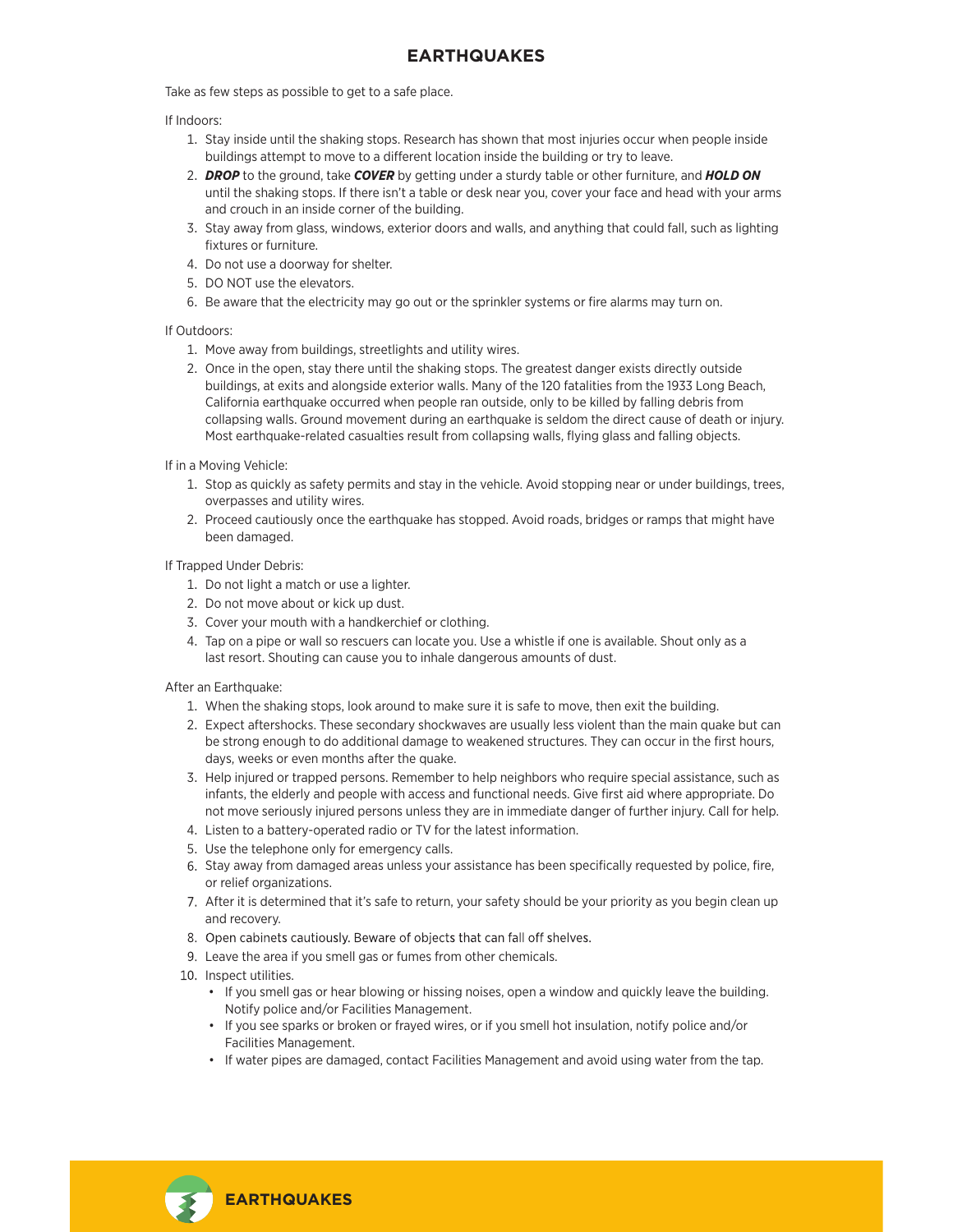## **WEATHER EMERGENCIES: SHELTER-IN-PLACE**

Tornadoes and severe storms present a substantial threat to Towson University, especially during spring and summer.

Tornadoes and Severe Thunderstorms

- 1. A **tornado watch** means that tornadoes could develop in the area.
- 2. A **tornado warning** means that a tornado has actually been sighted in the area or is indicated by radar.
- 3. A **severe thunderstorm watch** indicates the possibility of thunderstorms, frequent lightning and/or damaging winds, hail and heavy rain.
- 4. A **severe thunderstorm warning** means that a severe thunderstorm has actually been sighted in the area or is indicated by radar.

Pay attention to weather conditions, listen to the radio and television for weather alert information.

If you receive an alert from Towson University, seek shelter immediately.

- 1. Occasionally, tornadoes develop so rapidly that advance warning is impossible.
- 2. If warnings are issued, or if you receive an alert that says "Weather Emergency: Shelter-In-Place," or if you see threatening weather approaching, seek shelter immediately.
- 3. If you are outdoors:
	- Seek shelter in a building immediately.
	- Do not try to outrun tornadoes in vehicles; leave vehicles and seek indoor shelter or low spots off the side of roads.
- 4. Once you are inside a building:
	- Move to safer areas, such as basements.
	- If underground shelters are not available, move to interior rooms or hallways on the lowest floors and get under sturdy furniture.
	- Stay away from windows.

Faculty and staf, if safe to do so, should direct and assist students and visitors to a location where they may seek shelter.